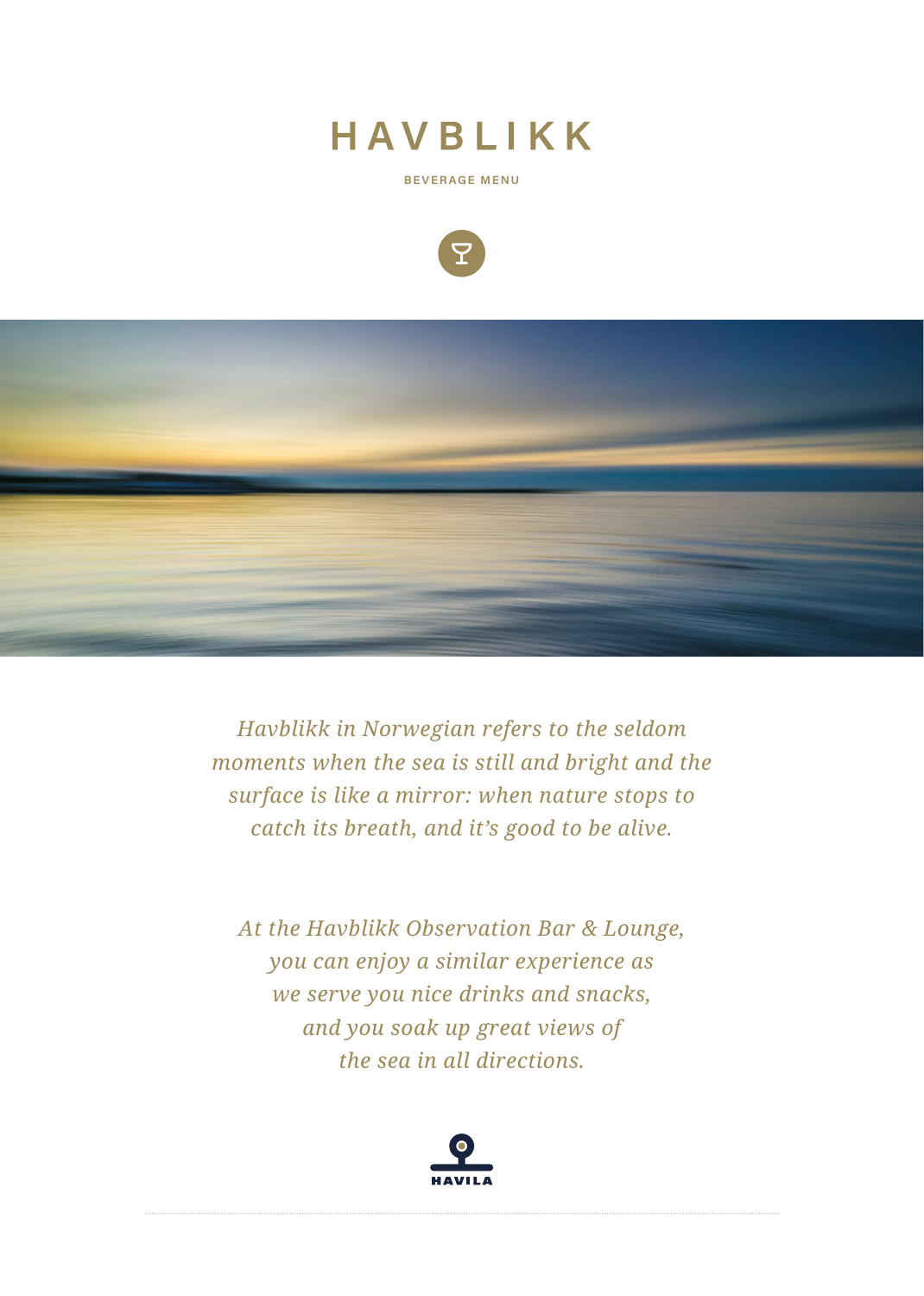

# **FLAVOURS OF NORWAY / COCKTAILS / KR 109,-**

#### **IS INCLUDED IN THE DRINKING PACKAGE**

We offer beverage package by glas with a great variety and freedom of choice for our guest on the Round voyages, Voyages north or Voyages south. The differnent sizes are put together to suit your needs the best.

THIS SYMBOL SHOWS WHAT IS INCLUDED IN THE PACKAGE  $\triangle$ 

#### **FLAVOURS OF**

**SMALL PACKAGE / 30 UNITS / NOK 3520,-**

**MEDIUM PACKAGE / 50 UNITS / NOK 5610,-**

**LARGE PACKAGE / 70 UNITS/ NOK 7525,**-

|  | <b>DRINKS &amp; COCKTAILS</b> |  |
|--|-------------------------------|--|
|  |                               |  |

**Raspberry Caipirinha 0 129,-**Cachaca, hindbær, lime, sugar.

**Bramble**  $\circ$  **129,-**Hernø gin, lemonjuice, sugar, chambord black raspberry.

| <b>Cloudberry Mojito</b><br>The Real McCoy Rum 3Y, brown sugar, cloudberries,<br>lime, mint, soda.                                  | $139,-$ |
|-------------------------------------------------------------------------------------------------------------------------------------|---------|
| Classic Gin & Tonic $\Diamond$<br>Arctic gin, fresh lemon and tonic water.                                                          | $125,-$ |
| Moscow Mule O<br>Koskenkorva vodka, ginger beer and lime.                                                                           | $129,-$ |
| Old Fashioned O<br>Bulleit rye whiskey, angostura bitter, sugar, orange zest.                                                       | $129,-$ |
| Fjellbekk - The Norwegian Classic $\circlearrowright$<br>Løiten linje agavite, korskenkorva vodka, triple sec,<br>lemon soda, lime. | $129,-$ |
| Whiskey Sour O<br>Black Bottle Whiskey, fresh lemon juice, sugar, eggwhite.<br>ALLERGEN: E                                          | 129,-   |
| Cosmopolitan $\circ$<br>Koskenkorva vodka, triple sec, cranberry & limejuice.                                                       | $129,-$ |
|                                                                                                                                     |         |

**Classic Mojito 135,-** Mulata silver rum, lime, mint, brown sugar.

| Honey Sour O<br>Jack Daniels Tennessee Honey, lemon juice, syrup and<br>eggwhite. ALLERGENS: E / SD | $129,-$ |
|-----------------------------------------------------------------------------------------------------|---------|
| Dry Martini $\circ$<br>Arctic gin, kimerud gin, carpano vermut, olives.                             | $129 -$ |
| Apple Martini O<br>Stolichnaya vodka, sour apple, cold pressed<br>lemonjuice, akasie honey.         | $129,-$ |
| Espresso Martini O<br>Stolichnaya vodka, kahlua, espresso, syrup.                                   | $129,-$ |
| Mimosa $\Diamond$<br>Mionetto Prosecco, fresh pressed orangejuice.                                  | $129,-$ |
| <b>Elderflower Gin &amp; Tonic</b><br>Arctic gin, fever-tree elderflower and lemon.                 | $135,-$ |
| <b>Raspberry-rhubarb Gin &amp; Tonic</b><br>Artic gin, fever-tree rhubarb and lime.                 | $135,-$ |
| Irish Coffee O<br>Jameson whisky, coffee, brown sugar, cream.<br>ALLERGEN: M                        | $129 -$ |
| Aperol Spritz O<br>Aperol, prosecco, orange and soda water.                                         | $124,-$ |
| Cuba Libre $\circ$<br>Spiced rum, Pepsi and lime.                                                   | $129 -$ |
|                                                                                                     |         |



# **FJORDENE**

*Norsk sommer*  **VODKA & APPLE LIQUEUR** Flavours of raspberries, apple and rhubarb.

*Havgap* **PEACH & RASPBERRY LIQUEUR** Flavours of peach, sea buckthorn and a hint of raspberry.

> *Bringebær fra fjordene*  **GIN & RASPBERRY LIQUEUR** Flavours of rasberries and fresh lemon. ALLERGEN: E

#### **F L AV O U R S O F**

# **POLARLANDET**

*Sjøbris* **CRANBERRY LIQUER & VODKA** Flavours of cranberries and delicious citrus fruits.

*Dønning* **GIN & BLACKBERRY LIQUER** Flavours of blackberry and cold pressed lemon.

*Skandinavisk fusion* **KOSKENKORVA INGEFÆR & WHISKY** Flavours of beetroot and ginger with a fresh squees of lemon. ALLERGEN: G

#### **FLAVOURS OF**

# **ARKTIS**

*Norskoni* **AQUAVITE, MARTINI OG CAMPARI** Flavours of citrusfruits and caraway.

*Fjellheimens gull* **GIN & CLOUDBERRY LIQUEUR** Flavours of the raw norwegian nature, glaudberries and junipers.

*Norsk natur*  **BLÅBÆR VODKA & GIN** Flavours of fresh rosemary, juniper and blueberries.

#### **F L AV O U R S O F**

# **ØYRIKET**

*Kystens passion* **RUM & SEA BUCKTHORN** Flavours of lime, ripe mango and sea buckthorn.

*Vårens primører* **AQUAVIT & MANGO LIQUEUR** Flavours of carrots, ginger and mango.

*Skjærgård*  **AQUAVIT & FORREST BERRIES KOSKENKORVA** Flavours of raspberries and rhubarb.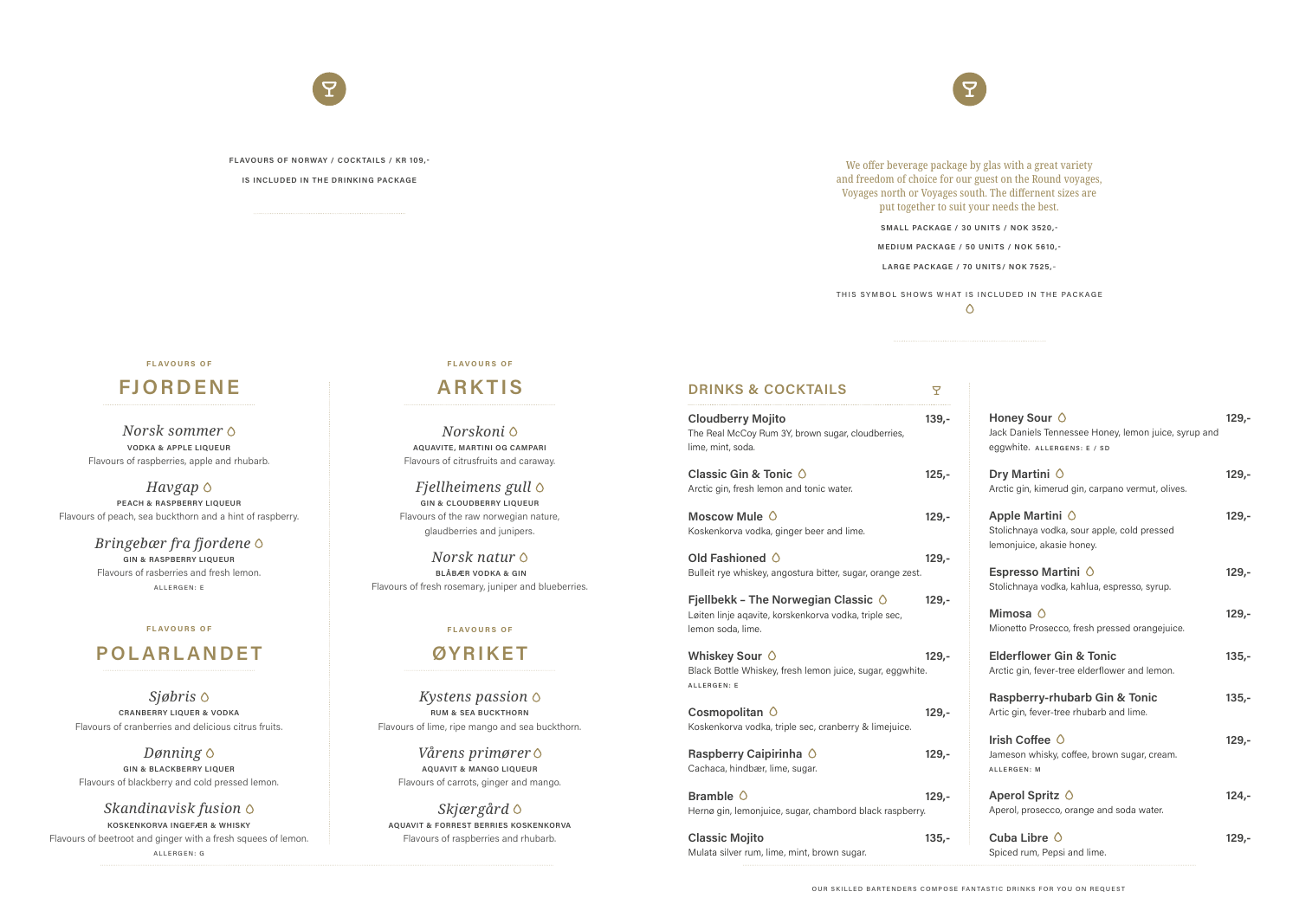### **NORWEGIAN BOTTLE BEER**

FROM GEIRANGER HANDCRAFT BREWERY

Havila Pilsner Flavours of Norway  $\circ$  119,-Our own unique beer, an elegant lager worthy our coastal route. A thirst cuenching beer, perfect for every occasion. ALLERGEN: G BARLEY

| Sur & Snasen Sour Ale $\Diamond$                           | $129 -$ |
|------------------------------------------------------------|---------|
| Sur means sour and Snasen is something cute. A raspberry-  |         |
| infused mixture combining the traditional with the modern. |         |
| ALLERGENS: G WHEAT BARLEY / M                              |         |

| Oppeskøkke - Norwegian Fram House Ale O                                                                           |          |
|-------------------------------------------------------------------------------------------------------------------|----------|
|                                                                                                                   | $129. -$ |
| Juniper-infused waterand our local Årset-kveik are used to<br>get a distinct flavour, similar to traditional ale. |          |
| ALLERGEN: G BARLEY                                                                                                |          |

| Bølga IPA $\circ$                                           | 129.- |
|-------------------------------------------------------------|-------|
| A strong and well balanced beer with lots of hops from      |       |
| America and New Zealand. A touch of spruce, tropical fruits |       |
| and peaches to awaken your senses                           |       |
| ALLERGEN: G WHEAT BARLEY                                    |       |
|                                                             |       |

| Sølfest Brown Ale O                                         | $119. -$ |
|-------------------------------------------------------------|----------|
| Sølfest is rich and malty with the fruitiness of the yeast, |          |
| combined with nuances of lightly roasted malt.              |          |
| ALLERGEN: G BARLEY                                          |          |
| Ringnes Lite $\circ$                                        | $95,-$   |
| <b>GLUTEN FREE</b>                                          |          |
| E.C Dahls Lamo Wit $\bigcirc$                               | $115,-$  |
| ALLERGEN: G WHEAT BARLEY                                    |          |
| E.C Dahls Bolt IPA $\bigcirc$                               | $119,-$  |
| ALLERGEN: G BARLEY                                          |          |
| E.C Dahls Pepra Saison $\Diamond$                           | $115,-$  |
| ALLERGEN: G BARLEY                                          |          |
| E.C Dahls Passion Fruit Sour O                              | $119,-$  |
| ALLERGEN: G WHEAT BARLEY                                    |          |
| Frydenlund Bayer $\circ$                                    | $105,-$  |
| ALLERGEN: G BARLEY                                          |          |
| Frydenlund Bokkøl O                                         | $105 -$  |
| ALLERGEN: G BARLEY                                          |          |
|                                                             |          |

### **NORWEGIAN BEER ON DRAUGHT**

| Frydenlund Juicy IPA $\circ$                                                                                                                                                                                          | SMALL LARGE<br>99,- 129,- |
|-----------------------------------------------------------------------------------------------------------------------------------------------------------------------------------------------------------------------|---------------------------|
| ALLERGEN: G WHEAT<br>Dahls Pils $\circ$<br>ALLERGEN: G BARLEY                                                                                                                                                         | $95,-$ 119,-              |
| Frydenlund Bayer $\Diamond$<br>ALLERGEN: G BARLEY                                                                                                                                                                     | 99,- 129,-                |
| Nordlands Pils $\Diamond$<br>ALLERGEN: G BARLEY                                                                                                                                                                       | $89 - 119 -$              |
| <b>INTERNATIONAL BEER</b>                                                                                                                                                                                             | ለ                         |
| Brooklyn Lager O<br>ALLERGEN: G BARLEY                                                                                                                                                                                | $119,-$                   |
| Guinnes Stout $\Diamond$<br>ALLERGEN: G BARLEY                                                                                                                                                                        | $129,-$                   |
| Carlsberg Pilsner $\Diamond$<br>ALLERGEN: G BARLEY                                                                                                                                                                    | $92 -$                    |
| Kronenbourgh 1664 Blanc $\bigcirc$<br>ALLERGEN: G WHEAT BARLEY                                                                                                                                                        | $109,-$                   |
| Erdinger Weissbier Hefe O<br>ALLERGEN: G WHEAT BARLEY                                                                                                                                                                 | $139,-$                   |
| <b>MJØD</b>                                                                                                                                                                                                           | ለ                         |
| <b>Havila Food Stories Mjød</b><br>Mead, made from honey, water and yeast in line with<br>old mead-brewing traditions, is brewed exclusively for<br>Havila Voyages.                                                   | 189,-                     |
| <b>Havila Food Stories Norse Passion</b><br>Carbonated mead brewed exclusively for Havila<br>Voyages. Made with apples, sea buckthorn, berries,<br>apple juice and honey to create fresh, carbonated,<br>modern mead. | 189,-                     |
| <b>HANDCRAFTED CIDER</b>                                                                                                                                                                                              |                           |
| Balholm Berries O                                                                                                                                                                                                     | $92 -$                    |
| Balholm Elderflower O                                                                                                                                                                                                 | $92 -$                    |

**Balholm Hop O** 259,-

**Triplette Côte de Provence Rosè ○ 109,-**Provence. Fresh scent of wild raspberries and pink grapefruit. Tase of red berries, good fullness with a fresh finish. ALLERGEN: SU

| <b>Balholm sparkling &amp; fruity</b>                                                                                                                                             |               |  |  |
|-----------------------------------------------------------------------------------------------------------------------------------------------------------------------------------|---------------|--|--|
| <b>Balholm Sognefjord with bitter apples</b>                                                                                                                                      |               |  |  |
| <b>RED WINE</b>                                                                                                                                                                   | P             |  |  |
| Barone Montalto Rosso O<br>Delicate and fruity aroma with elements of plums and<br>red berries, hints of spice and good length.<br>ALLERGEN: SU                                   | 105,- 495,-   |  |  |
| Mud House Pinot Noir $\Diamond$<br>New Zealand. Clear aromas of cherries, red<br>fruits, spices and some mocha tones.<br>ALLERGEN: SU, E, M                                       | 129,- 625,-   |  |  |
| Borgogno Barbera d'Alba<br>Piemonte, Italy. Fresh aromatic wine with a<br>prominent touch of flowers, dark berries as<br>well as leather and spices.<br>ALLERGEN: SU              | 139,- 675,-   |  |  |
| Barone Ricasoli Chianti O<br>Sicily, Italy. Juicy hints of cherries and a little<br>strawberry, hints of licorice and herbs, firm and<br>slightly dry aftertaste.<br>ALLERGEN: SU | 129,- 595,-   |  |  |
| Torre de Falasco Valpolicella O<br>Italy. Aroma of ripe red and black berries,<br>dried fruit and almonds. Full-bodied with a<br>hint of oak.<br>ALLERGEN: SU                     | $119,- 575.$  |  |  |
| Ramon Bilbao Ediciòn Limitada 0 129,- 595,-<br>Spain. Aromatic, pure and intens aroma with<br>taste of dark ripe fruit, licorice, sandalwood<br>and eucalyptus.<br>ALLERGEN: SU   |               |  |  |
| <b>WHITE WINE</b>                                                                                                                                                                 | マー            |  |  |
| Barone Montalto Bianco O<br>Sicily, Italy. Fresh, fruity and well balanced wine with good<br>length<br>ALLERGEN: SU                                                               | $105,-$ 495,- |  |  |
| Mud House Sauvignon Blanc O<br>New Zealand, hint of tropical fruit, green<br>herbs and gooseberries.<br>ALLERGENS: SU, E, M                                                       | 119,- 545,-   |  |  |

| <b>Domaine Louis Moreau Chablis</b><br>France. Full bodied and elegant taste with<br>great grape character.<br>ALLERGEN: SU                                               | $149,-$ |  |  |
|---------------------------------------------------------------------------------------------------------------------------------------------------------------------------|---------|--|--|
| Noble Vines Chardonney $\circlearrowright$<br>USA. Single Vineyard. USA. Aroma of ripe<br>yellow apples, apricots and pineapple. Fresh<br>aftertaste.<br>ALLERGENS: SU, E | $129,-$ |  |  |
| Camaleo Loureiro Alvarinho 0<br>Portugal. Good freshness, hints of apple and<br>citrus, some almond and green herbs.<br>ALLERGEN: SU                                      | $119,-$ |  |  |
| <b>Sauterau Sancerre</b>                                                                                                                                                  | $149,-$ |  |  |

France. Aromatic, fruity and well balanced with good length. ALLERGEN: SU

# **ROSÈ WINE**

# **Mud House Sauvignon**

**Blanc Rosè 119,- 565,-** New Zealand. Classic aroma of gooseberries and tropical fruits mixed with some strawberries. ALLERGENS: SU, E, M

 $\overline{Y}$ 

 $\Delta$ 

 $\Lambda$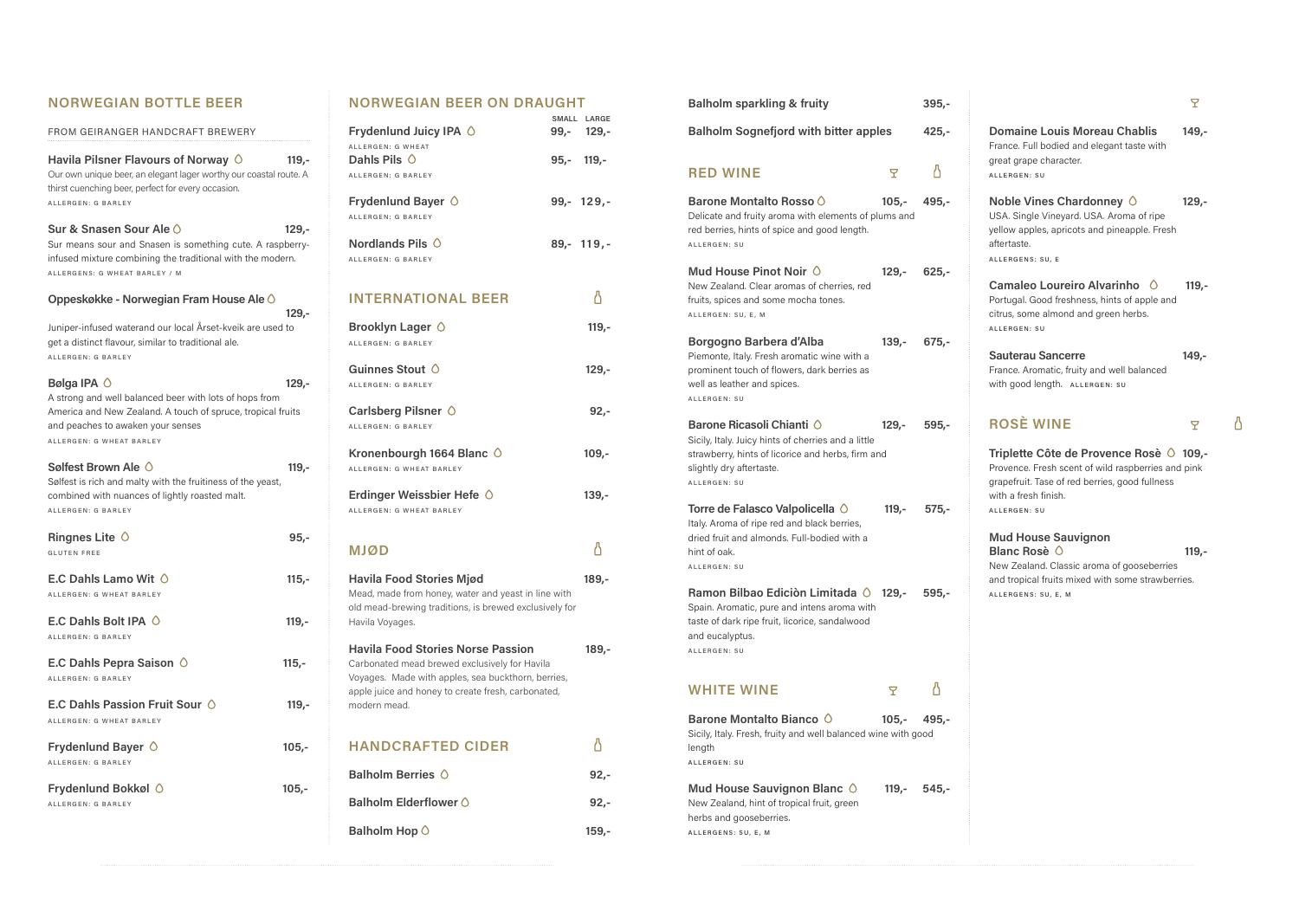| <b>SPARKLING WINE</b>                                                                                                                                                                     | $\overline{Y}$ |          | Grythyttan Multe $\Diamond$<br>Cloudberries. Balanced with good acid structure                                                                                                                                                      | $109,-$ |
|-------------------------------------------------------------------------------------------------------------------------------------------------------------------------------------------|----------------|----------|-------------------------------------------------------------------------------------------------------------------------------------------------------------------------------------------------------------------------------------|---------|
| J. Laurens les Graimenous<br>Cremant de Limoux Brut $\Diamond$<br>France. A crémant with lots of small creamy                                                                             | $99,-$         | $545,-$  | and fruitiness with a long semi-sweet finish.                                                                                                                                                                                       |         |
| bubbles. Aroma of ripe apples and lime with<br>hints of brioche brings a pleasant freshness.<br>ALLERGEN: SU                                                                              |                |          | <b>COGNAC, BRANDY &amp;</b><br><b>CALVADOS</b>                                                                                                                                                                                      | P       |
| Mionetto Treviso Prosecco Brut O<br>Italy. A young wine from Italy, fruity and<br>immediate with hints of pear, apple and citrus.                                                         | $109 -$        | $645. -$ | De Luze VS $\circ$<br>A fruity and fragrant cognac with rich aromas<br>of ripe grapes and herbal notes.                                                                                                                             | $109,-$ |
| Pure and aromatic with a end touch of herbs.<br>ALLERGEN: SU                                                                                                                              |                |          | Larsen V.S.O.P $\circ$<br>A fruity and fragrant cognac with rich aromas<br>of ripe grapes and herbal notes.                                                                                                                         | $125,-$ |
| <b>CHAMPAGNE &amp;</b>                                                                                                                                                                    | P              | Δ        | Larsen X.O                                                                                                                                                                                                                          | $135,-$ |
| <b>Alexandre Bonnet</b><br><b>Grande Reservè Brut</b>                                                                                                                                     | $135,-$        | $895,-$  | A premium cognac with good body and a fine<br>touch of cask, vanilla and herbs.                                                                                                                                                     |         |
| France. Fresh and characterized by apple and<br>citrus, hints of bread and eart.<br>ALLERGEN: SU                                                                                          |                |          | Renault Carte Noire O<br>Aroma of chocolate, vanilla and nutmeg, well<br>balanced and complex aftertaste.                                                                                                                           | $129,-$ |
| <b>Nicolas Feuillatte</b><br><b>Reserve Exclusive Brut</b><br>France. Champagne with a scent of yellow<br>apples and orange blossom with a hint of citrus<br>and almonds.<br>ALLERGEN: SU |                | $1575,-$ | <b>Hennessy V.S.O.P</b><br>A very balanced cognac, expressing 200 years<br>of Hennessy's know-how, the fruit of natur's<br>uncertainties, this unique blend has tamed the<br>elements to craft and embody the concept of<br>cognac. | $145,-$ |
| <b>Alfred Gratien Brut Classique</b><br>France. Aroma characterized by citrus, apples,<br>nuts, toast and minerals.<br>ALLERGEN: SU                                                       |                | $1695,-$ | Carlos 1 Brandy $\circ$<br>Perhaps the best known of Spanish brandy. It<br>is very supple and rich in taste with aromas of<br>chocolate, vanilla and nutmeg.                                                                        | $124,-$ |
| Lanson Label Brut Rosé<br>France. Aromatic scent of flowers and red<br>fruit and a fresh, harmonious and very well<br>balanced champagne.<br>ALLERGEN: SU                                 |                | $1765,-$ | Calvados Lion Selection O<br>Clear and smooth with lively aroma of cinnamon,<br>spices and apple flavours.                                                                                                                          | $129 -$ |
| <b>PORTS &amp; DESSERT WINE</b>                                                                                                                                                           |                | P        |                                                                                                                                                                                                                                     |         |
| Grahams Late Bottle Vintage $\bigcirc$<br>Very tasty with good shades of spices and chocolate.                                                                                            |                | $99,-$   |                                                                                                                                                                                                                                     |         |
| Royal Tokaji Aszù 5<br>Puttonyos Blue Label O<br>Sweet and rich with complex taste and nice<br>acidity that gives a clean and fresh finish.                                               |                | $129,-$  |                                                                                                                                                                                                                                     |         |
|                                                                                                                                                                                           |                |          |                                                                                                                                                                                                                                     |         |

h spice and barrel character with a noble and exclusive character.

**AQUAVITE - NORWEGIAN PRIDE**

**Gammel Opland 109,-**

**109,-**

| Gammel Reserve $\bigcirc$<br>anise and cask.                                                           | An old classic with good body and hints of caraway,                                                                                                                     | $109,-$ |
|--------------------------------------------------------------------------------------------------------|-------------------------------------------------------------------------------------------------------------------------------------------------------------------------|---------|
| O.P Anderson - Organic O<br>anise and barrel.                                                          | One of the most well known throughout the Northern<br>countries, light and golden with an aroma of caraway,                                                             | $95 -$  |
| Løiten Linie $\Diamond$<br>cask with a good fullness.                                                  | A tasty and complex aquavite with an integrated spice<br>character. Hints of vanilla, citrus, caraway, caramel and                                                      | $109,-$ |
| Gammel Opland $\circ$                                                                                  | Good body and nice touch of caraway and citrus. One<br>of the Norwegian favorite receipts for over 100 years.                                                           | $109,-$ |
| Amundsen Expedition $\Diamond$                                                                         | A full bodied, soft an complex aquavite with a taste of<br>caraway and anise, balanced with citrus tones.                                                               | $95 -$  |
| Håvaldsen $\Diamond$                                                                                   | Well integrated body, hints of caraway, oak barrels and<br>orange wit a long an finely balanced after taste.                                                            | $109,-$ |
| Bivrost $\circ$<br>in Lyngseidet.                                                                      | Floral scent with a mild taste of caraway, anise and<br>coriander as well as dried fruit and citrus oils. Long<br>spicy finish. From the worlds northernmost distillery | $109,-$ |
| Bivrost Cask O<br>warming spicy finish.                                                                | Handcrafted aquavite, a delicate and sophisticated<br>medium to full body aquavite. Smooth, luscious, rich<br>with hints of dried fruits and citrus with a distinct     | 115,-   |
| Arvesølvet $\Diamond$<br>anise, orange marmelade, vanilla and cask.                                    | Focused and carved with good length, hints of citrus,                                                                                                                   | $109,-$ |
| <b>Gilde Non Plus Ultra</b><br>bodied, well-integrated taste tones, long and<br>harmonious aftertaste. | Rich and noble aroma with prominent vanilla, full-                                                                                                                      | 145,-   |
| Gilde Maquavite $\circ$                                                                                | Northern Norway's own aquavite. It has a rich spice                                                                                                                     | 129,-   |

**Arvesølvet 109,-**

**145,-**

**Gilde Maquavite 129,-**

**109,-**

| Lysholm Linie Madeira O<br>It has crossed the equator twice. On a four-month<br>journey from Norway to Australia and back.<br>After the journey, it is transferred to Madeira barrels<br>for 12 months.                                                          | 119,-    |
|------------------------------------------------------------------------------------------------------------------------------------------------------------------------------------------------------------------------------------------------------------------|----------|
| Lysholm Linie Double Cask $\Diamond$<br>An distinctive aquavite with toned-down spice<br>character and prominent oak tones of vanilla,<br>caramel and dried fruit in a round style.                                                                              | 119,-    |
| Simers Taffel $\Diamond$<br>Stored only for six to nine months in well used oak<br>barrels. A pure traditional caraway aquavite with a<br>strong and complex taste and elegant rounding.                                                                         | 105,-    |
| Nansen Aquavit ○<br>A real Norwegian handcrafted product. Norwegian<br>potato spirit is flavoured with the help of carefully<br>selected spices and herbal extracts, citrus oils and<br>star anise. Rich and harmonious taste with a long<br>and elegant finish. | $119. -$ |
| TASTE FOUR DIFFERENT NORWEGIAN AQUAVITE                                                                                                                                                                                                                          |          |
| The Norwegian Linie Journey $\bigcirc$<br>1 cl Løiten Linie, 1 cl Lysholm Linie Double Cask<br>Madeira, 1 cl Amundsen Expedition, 1 cl Lysholm<br>Linie double cask.                                                                                             | $129,-$  |
| The Norwegian Classic $\circ$<br>Inspired by what type of aquavit the Norwegians<br>drink the most. 1 cl Lysholm linie, 1 cl simmers taffel,<br>1 cl gammel opland, 1 cl gamel reserve.                                                                          | $129,-$  |
| <b>The Norwegian Exclusive</b><br>Shows the different characters diversity through the<br>Norwegian. 1 cl Maquavite, 1 cl Gilde non plus,<br>1 cl Nansen Aquacite, 1 cl Bivrost Cask.                                                                            | 135,-    |
| <b>The Norwegian Top Shelf</b><br>1cl Håvaldsen, 1 cl Bivrost aquavite, 1 cl Arvesølvet                                                                                                                                                                          | $135,-$  |

aquavite, 1 cl Lysholm Linie Double Cask Madeira.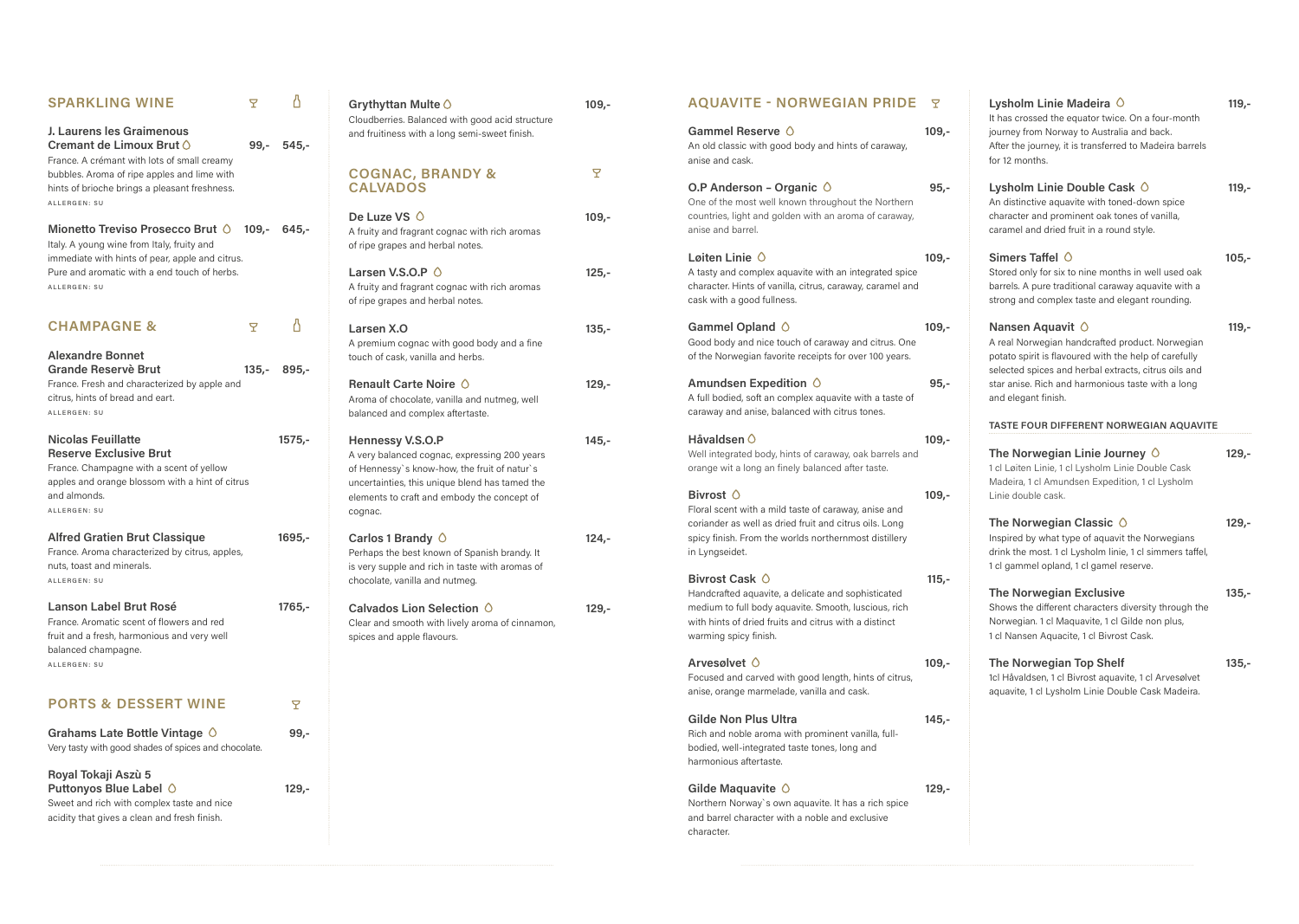| <b>WHISKY</b>                                                                                                                                                 | Y       |
|---------------------------------------------------------------------------------------------------------------------------------------------------------------|---------|
| AMERICAN                                                                                                                                                      |         |
| <b>Woodford Reserve Bourbon</b><br>Rich, round and soft, taste of citrus, cinnamon with a<br>hint of caramel.                                                 | 145,-   |
| Jack Daniels Tennessee O<br>Good body and hints of burnt barrels, vanilla and<br>coconut.                                                                     | 98,-    |
| Bulleit Rye $\circlearrowright$<br>Rich oaky aromas, smooth with hints of vanilla,<br>honey and spice. Finish is crisp, clean with long<br>lingering flavors. | $119,-$ |
| SCOTCH                                                                                                                                                        |         |
| Famous Grouse $\bigcirc$<br>Blended, medium body and a nice touch of malt.<br>Aftertaste with good length.                                                    | $109,-$ |
| Oban 14 Y.O<br>Single malt and a little rustic with good fullness<br>and length.                                                                              | 149,-   |
| Lagavulin 16 Y.O<br>Single malt and a concentrated, complex and rich,<br>hints off grass and smoke with a long aftertaste.                                    | $164,-$ |
| <b>Macallan 12 Y.O</b><br>Good sherried malt, rich and sweet with plump raisins,<br>developing orange peel notes and warm oak at the core.                    | $159,-$ |
| <b>Black Bottle O</b><br>A unique blended, fresh and fruity aroma with oak<br>notes, spiced with hint of smoke which turns into sweet<br>oak and honey.       | 99,-    |
| Talisker 10 Y.O<br>A malty and finely composed whiskey with good body<br>and long aftertaste.                                                                 | 139,-   |
| Glenkinchie 12 Y.O $\circ$<br>Single malt with a cool touch of light malt, pear, citrus<br>and barrel.                                                        | 129,-   |
| <b>IRISH</b>                                                                                                                                                  |         |
| Bushmills $\Diamond$<br>medium body and hints of grain, citrus and a little vanilla                                                                           | $109,-$ |

| <b>VODKA</b>                                 | P       |
|----------------------------------------------|---------|
| Koskenkorva Vodka O<br>$95 -$                |         |
| Ketel One ○<br>$129,-$                       |         |
| Stolichnaya Premium Vodka Ô                  | $109,-$ |
| <b>ROM</b>                                   | P       |
| Bayou Select O                               | $109,-$ |
| The Real McCoy 3 Years O                     | $89,-$  |
| The Real McCoy 5 Years $\Diamond$<br>$109,-$ |         |
| El Dorado 15 Years                           | $149,-$ |
| El Dorado 21 Years                           | $219,-$ |
| Zacapa 23 Years                              | $155,-$ |
| <b>TEQUILA</b>                               | P       |
| Pepe Lopez $\Diamond$                        | $94,-$  |
| <b>Jose Cuervo Siver</b><br>$139,-$          |         |

| GIN                                                                                                                                                                                                                  | P       |
|----------------------------------------------------------------------------------------------------------------------------------------------------------------------------------------------------------------------|---------|
| Artic Distilled Gin $\,\circ\,$<br>Made from the best of barley, juniper and pure water<br>with added coriander and angelica root complimenting<br>the taste.                                                        | $95 -$  |
| Hernø Old Tom Gin $\Diamond$<br>A dry gin with added mead in the distillation. Flavored with<br>sugar that makes it rounder and highlights the "Old Tom"<br>style. International award winner.                       | 109,-   |
| Kimerud Gin $\circ$<br>A family-owned distillery on Kimerud Gaard is<br>located in Lier, west of Oslo and can be dated back to<br>1785. Fresh taste of juniper, citrus and rose root.                                | $119,-$ |
| <b>Harahorn</b><br>Only berries and herbs from Norwegian nature are<br>used here to make some of the worlds most tasty gin.<br>A dry gin with hints of juniper, anise and citrus.                                    | $139,-$ |
| <b>Bareksten Botanical Gin</b><br>A carefully handcraftet gin from Bergen, made with<br>junipers, coriander, blueberries, and elderflower to<br>get a maximum fresh and clean touch of juniper, fruit<br>and spices. | $139,-$ |
| <b>LIKØR</b>                                                                                                                                                                                                         | P       |
| Xante Poir au Cocnac $~\Diamond$                                                                                                                                                                                     | $105,-$ |
| Galliano O                                                                                                                                                                                                           | 94,-    |
| Southern Comfort $\Diamond$                                                                                                                                                                                          | 94,     |
| Pernod O                                                                                                                                                                                                             | $89,-$  |
| Chambord Black Raspberry $\Diamond$                                                                                                                                                                                  | $92 -$  |
| Jack Daniels Tennessee Honey O                                                                                                                                                                                       | $109,-$ |
| Kahlua $\Diamond$                                                                                                                                                                                                    | $85,-$  |
| Amarula $\circ$<br>ALLERGEN: M                                                                                                                                                                                       | $85 -$  |
| Amaretto $\circlearrowright$<br>ALLERGEN: N ALMONDS                                                                                                                                                                  | $75,-$  |
| Triple Sec $\Diamond$                                                                                                                                                                                                | $79,-$  |
| Drambuie O                                                                                                                                                                                                           | $109,-$ |
|                                                                                                                                                                                                                      |         |

| <b>BITTERS, SHOTS &amp; DIGESTIF</b> | Y       |
|--------------------------------------|---------|
| Sambuca $\circ$                      | $85,-$  |
| Fernet Branca O                      | $95 -$  |
| Jägermeister $\Diamond$              | $105,-$ |
| Valhalla 0                           | $89,-$  |
| Aperol O                             | 79,-    |
| Campari O                            | $89 -$  |
| Minttu $\circ$                       | 84,-    |
| Limoncello di Capri $\circ$          | $96 -$  |
| Serego Alighieri Grappa O            | $114,-$ |
| Gammel Dansk O<br>ALLERGEN: SU       | 99,-    |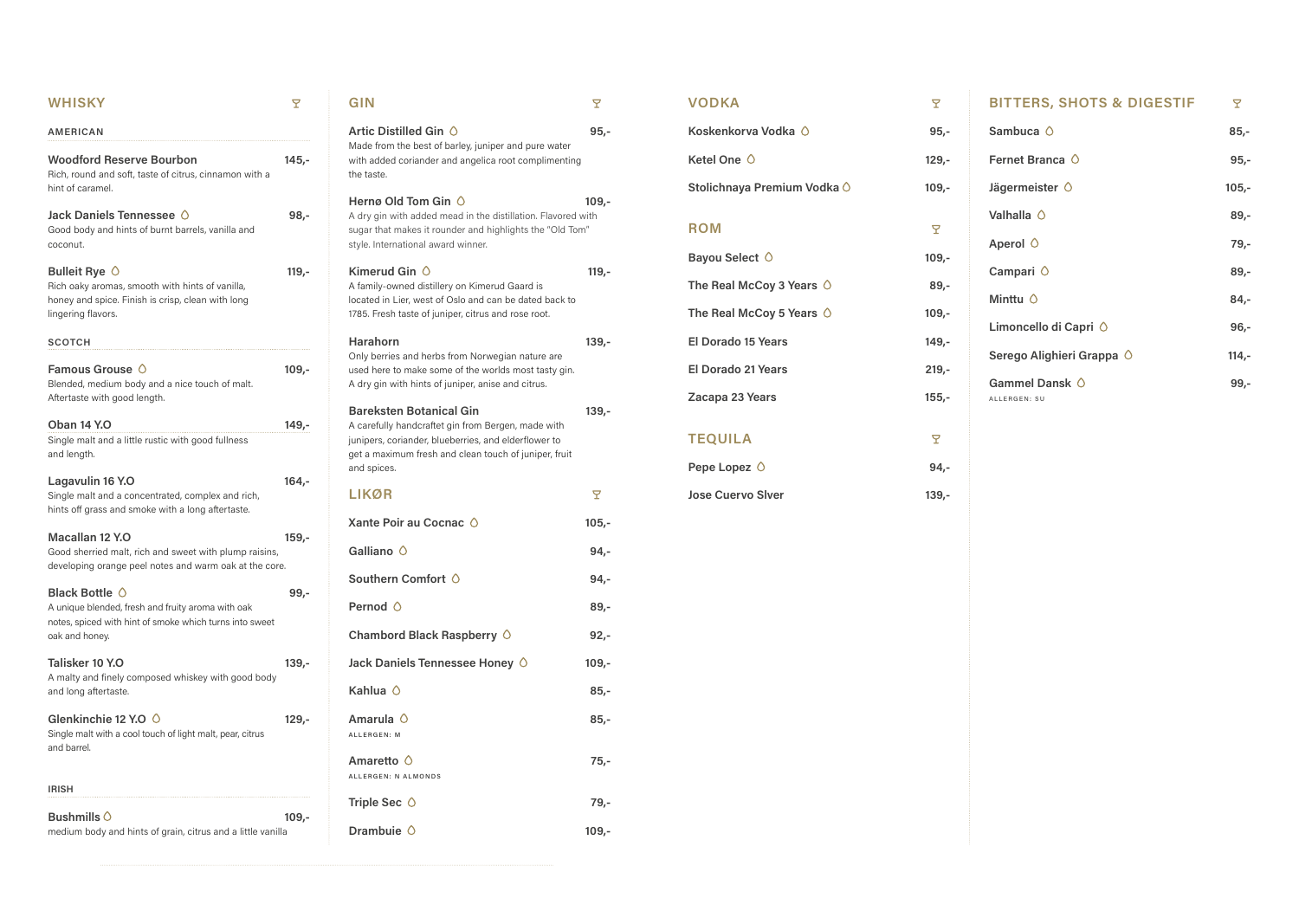### **NON-ALCOHOLIC COCKTAILS** m

Ask our bar staff. They cn make you quality virgin cocktails of any type and to your preference.

| Mojito $\circ$<br>Mint leaves, syrup, fresh limejuice, and soda water.                          |     |
|-------------------------------------------------------------------------------------------------|-----|
| Cranberry Sparkler O<br>Cranberry juice, sprakling water, orange, lime.                         | 89. |
| Cucumber Mule Mocktail O<br>Basil leaves, cucumber, simple syrup, lime juice and<br>ginger ale. | 89  |

| <b>NON-ALCOHOLIC</b><br><b>WINE &amp; BEER M</b>                                                                                                     | P.     |              |
|------------------------------------------------------------------------------------------------------------------------------------------------------|--------|--------------|
| <b>Oddbird Low Intervention</b><br>Bio White $\Diamond$<br>Italy/Veneto. Ecological.                                                                 |        | 89,- 445,-   |
| <b>Oddbird Low Intervention</b><br>Bio Red $\circ$<br>Italy/Veneto/Bairrada. Ecological.                                                             |        | $89 - 445 -$ |
| <b>Oddbird Richard Juhlin</b><br>Blanc de Blancs $\bigcirc$<br>France. Young and fresh non-alcoholic<br>sparkling wine with hints of pear and plums. |        | 79,- 495,-   |
| Brooklyn Special Effects O                                                                                                                           | $75,-$ |              |
| Carlsberg non-alcoholic Pilsner O                                                                                                                    | 75,-   |              |

#### **MINERALWATER, JUICE & SODA**

Munkholm Weiss  $\circ$  75,-

| Ask our bar staff for any type of juices |        |
|------------------------------------------|--------|
| Pepsi $\circ$                            | 54,-   |
| Pepsi Max $\circ$                        | -54,   |
| Solo $\circ$                             | -54,   |
| Mozell O                                 | -54,   |
| Ingefærøl $\circ$                        | 54,-   |
| 7up Free $\circ$                         | 54,-   |
| Peach Ice Tea $\Diamond$                 | 54,-   |
| Tranebærjuice $\circ$                    | $39 -$ |
| Kaldpressetjuice fra RÅ O                | 54,-   |
| Farris Lime $\circ$                      | 49,-   |
| <b>Farris Sitron O</b>                   | 49,-   |
| Farris Bris $\circ$                      | 49,-   |
| Imsdal $\circ$                           | 49,-   |
|                                          |        |

# **COFFEE & TEA**

| Americano O                                                         | 39,-   |
|---------------------------------------------------------------------|--------|
| Caffè Latte $\circ$<br>ALLERGENS: M                                 | $45,-$ |
| Cappuccino $\circ$<br>ALLERGENS: M                                  | $45,-$ |
| Caffè Macchiato O<br>ALLERGENS: M                                   | $45,-$ |
| Caffè Cortado 0<br>ALLERGENS: M                                     | $45,-$ |
| Espresso $\circ$                                                    | $37 -$ |
| Te fra Pukka $\circ$                                                | $37 -$ |
| <b>BAR SNACK</b>                                                    |        |
| Nuts:<br><b>Peanøtter</b><br>ALLERGEN: P                            | $37 -$ |
| Chilinøtter<br>ALLERGEN: N                                          | $37 -$ |
| <b>Nøttemix</b><br>ALLERGEN: N                                      | $37 -$ |
| Chips:<br><b>Sørlandschips Havsalt &amp; Trøffel</b><br>ALLERGEN: P | $49,-$ |
| <b>Sørlandschips Havsalt &amp; Rosepepper</b><br>ALLERGEN: P        | 49,-   |
| Sørlandschips Spansk spekeskinke<br>ALLERGENS: P / M                | $49,-$ |
| Speka Snacks Elg & Einebær                                          | $54,-$ |
| Speka Snacks Heite krydder                                          | $54,-$ |
| <b>Tørrfisksnacks</b><br>ALLERGEN: F                                | $89,-$ |

*Scan the QR-code to order with <u>b</u> order at the desk.* 



# **BAKERY**

| FRESHLY-BAKED GOODIES / 45,-                 |
|----------------------------------------------|
| <b>Norwegian waffles</b>                     |
| topped with strawberry jam and sour cream    |
| ALLERGENS G WHEAT/M/E                        |
| Sunnmøre griddle cakes                       |
| with strawberry jam and sour cream           |
| ALLERGENS G WHEAT/M/E                        |
| Havly-bun                                    |
| a soft roll with chocolate and vanilla cream |
| ALLERGENS G WHEAT/M/E/SO                     |
| <b>Cinnamon swirl</b>                        |
| ALLERGENS G WHEAT/M/E                        |
| Cinnamon swirl with vanilla custard          |
| ALLERGENS G WHEAT/M/E                        |
| <b>Almond bun</b>                            |
| ALLERGENS G WHEAT/M/E/N ALMONDS              |
|                                              |
|                                              |
|                                              |
|                                              |
|                                              |

E=EGG / F=FISH / G=GLUTEN / M=MILK / N=NUTS / S = CELERY / SE=MUSTARD / SK=CRUSTACEANS / SO = SOYBEANS / SU = SULPHITE

**A SELECTION OF DELICIOUS CAKES / 65,- French chocolate cake** 

ALLERGENS E/M

**Norwegian apple cake**  with whipped cream ALLERGENS E/G WHEAT/M

**American cheesecake**  ALLERGENS M/G WHEAT/E

#### **SANDWICHES**

**HEARTY OPEN SANDWICHES / 135,- Prawns from Lyngen**  ALLERGENS G WHEAT RYE BARLEY/E/SK/SU

> **'Karbonade': beef and pork patty with onions**  ALLERGENS G WHEAT RYE/M

**Roastbiff**  ALLERGENS G WHEAT RYE/E/SE/SU

**Smoked salmon and scrambled eggs**  ALLERGENS F/E/M/G WHEAT RYE BARLEY

**Caesar chicken**  ALLERGENS G WHEAT RYE/E/M/SU/SE

# **ON BOARD MENU**

| 12                                |  |
|-----------------------------------|--|
|                                   |  |
| Scan the QR-co<br>your phone or a |  |
| <b>FROM TH</b>                    |  |

**12 - 21**